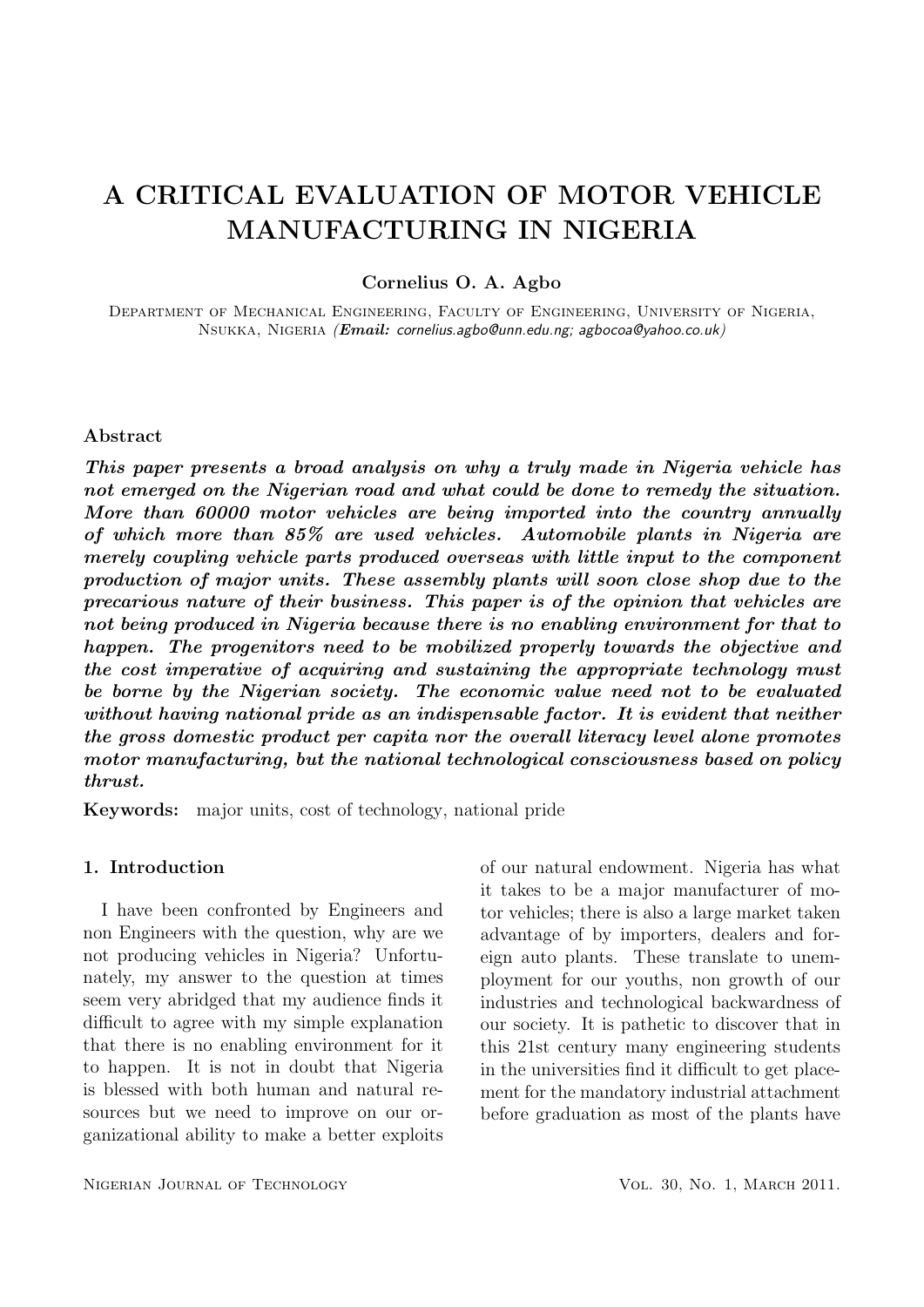closed down shop due to unfair competition with their foreign counterparts.

The auto industry in most economies acted as an engine of growth in national industrial development scheme, especially with regard to the catalytic role of the sector, the diverse nature of its inputs and the unlimited value of its end products. This is a salient feature of such newly industrialized countries of the world as Malaysia, Indonesia, India, Brazil, Mexico and South Korea [1]. Automobile industry is regarded in any economy as a major instrument for technological and socialeconomic development. It serves as an important stimulus for other types of manufacturing activities such as iron and steel, rubber, plastics, electrical equipment, road construction, urban and rural development [2]. The automobile industry is the cornerstone for establishing a self-sustaining economy and upgrading the standard of living. Only a few other industries cover such a wide range of technology and manufacturing processes, or use so many different raw materials, tools, machinery and equipment like the automobile industry.

All the parts in a vehicle can be categorized into four: the engine parts which include the engine block, top cylinder, crankshaft, piston and connecting rod; the chassis parts which include the frame, gearbox, front axle, rear axle and steering; the body parts which include the vehicles superstructure with trim parts, and the miscellaneous and standardized parts like fasteners, bolts, nuts, screws and washers. However, with the engine and the chassis in place a mobile vehicle is already created. Unfortunately, in Nigeria it is the body of imported truck chassis or bus platforms that has been variously modified using wood for trucks and lorry bodies, and mild steel for tipper and bus body constructions. Nevertheless, vehicles which obtain their vehicle identification number (VIN) from Nigeria Assembly Plants can be regarded as local assemble or manufacture as some of the plants import fully built units as well as completely knocked down and semi-knocked down units.

# 1.1. Research Aim and Objective

The research focused on the efforts made in the past to develop a made in Nigeria vehicle. It also pointed out why the efforts could not lead to the emergence of a made in Nigeria vehicle. The fate of the Nigerian automobile industry is predicted. There is an attempt to find solution to the absence of a truly made in Nigeria vehicle. Above all this research seeks to prove that motor vehicle manufacturing is synonymous with development.

#### 1.2. Historical Perspective

The invention of the motor vehicle revolutionized the transportation industry. Karl Benz, not much impressed by the steam engine, was so completely dedicated to the proposition that the internal combustion engine would supersede the horse, and revolutionizes the world transportation system that he persisted in his efforts to build a petrolfueled vehicle in the face of many obstacles, including lack of money and bitter objections of his associates. But his persistence won in the end, he made his first sale to a Parisian in 1887 and by the following year employed 50 workers to build the tricycle car [3].

In Nigeria, the first motor cars, two in number arrived in Lagos in 1902. By 1937, the motor vehicles stock increased to 7,507; bicycles increased to 7,603 while rickshaws and carts were 28. The first public transport system began in Lagos in 1915 with two buses operated by a Greek family which commenced a reliable bus service that was later bought over by the Lagos municipal Authority in 1958. The bus transit system served the sprawling metropolis and carried an average of 10000 passengers per day [4].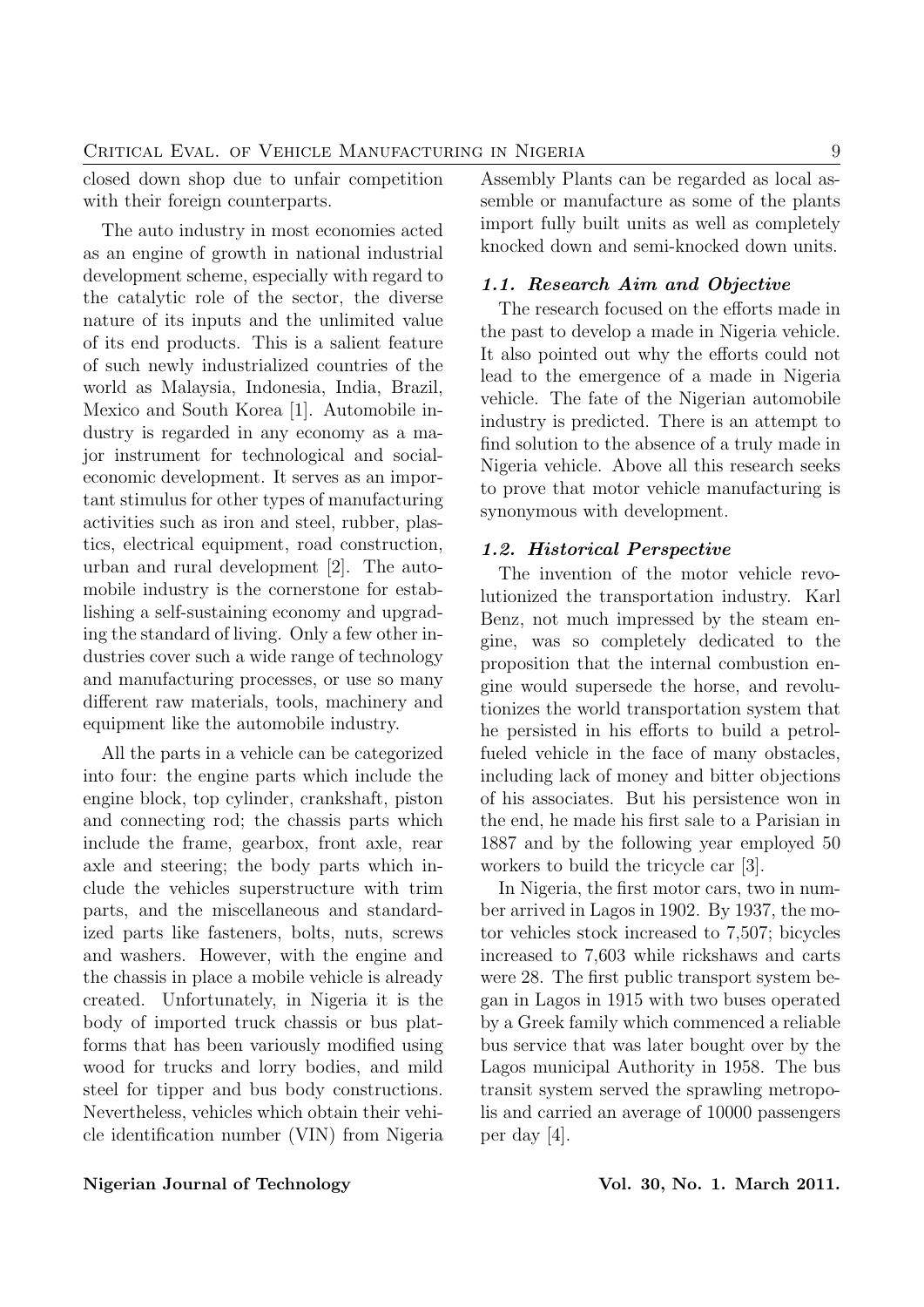Before the first truly luxury bus, the Mercedes- Benz O 362, appeared on the Nigerian scene in 1974, commuters had been travelling mainly with mammy wagons and lorries. The older generation will still remember the then popular Armels Transport which took commuters throughout the length and breadth of the country. After the Nigerian Civil War in the early 1970s, some state governments established mass transit companies to help provide transportation which was disrupted by the war. The Government used large luxurious buses including Mercedes-Benz and Saviem models. The private operators at the time exclusively used Mercedes-Benz buses [5].

According to Amazu, a dealer on motor vehicles, he made his first contact with Mercedes-Benz products in 1954 through Armels Transport and Leventis Motors with Mercedes 319. And after a while, he became acquainted with Austin, Bedford, Morris Commercial and International harvesters, Dodge and other vehicle makes [6].

# 1.3. Establishment of Automobile Plants in Nigeria

The automotive industry in Nigeria is more than thirty years old. Initially, the industry was left at the hands of private operators who established assembly plants in the early 1960s; the United Africa Company Limited was the first to set up a plant to assemble Peugeot pickup vans. This was followed by the establishment of Federated Motors Industries and SCOA Motors for buses and Peugeot pickup productions respectively. However, realizing the vital role which the automotive industry could play in the economic development of the country, the Federal Government of Nigeria entered the industry in early 1970s with the establishment of two passenger car plants, Volkswagen of Nigeria and Peugeot Automobile Nigeria [2]. On December 12, 1975 the agreement setting up four commercial vehicles plants was signed for the establishment of Mercedes-Benz ANAMMCO at Enugu, Leyland Nigeria at Ibadan, National Trucks Manufacturers at Kano and Styr Nigeria at Bauchi. In 1982 agreement was made for the establishment of five minibus plants for Mitsubishi, Nissan, Peugeot, Isuzu and Mazda vehicles but they did not see the light of the day [7]. How could the proliferation of products generate positive effects when economies of scale are so vitally important in the automotive industry [8]? Different makes generates unhealthy competition and hence can stall investment by companies. The growth in Chinese economy has resulted in many global automobile original equipment manufacturers (OEM) including Honda, Toyota, General Motors, Volkswagen and Ford establishing joint-venture partnership with local car manufacturers [9]. Globalization has revolutionized business, and is forcing changes to every thing from innovation, to Product Development (PD) and manufacturing, and is similarly forcing collaborative and distributed activities and networking [10]. The development of complex engineering systems requires collaboration and negotiation. It is to make correct decisions based on customers needs, functional requirements, design parameters and process variables [11]. This may have informed the establishment of Innoson Vehicle Manufacturing (IVM) Company Ltd, Nnewi in 2007 and commissioned 2010 in collaboration with the Chinese automobile manufacturing business investors.

Nigeria, like many developing nations has hoped through import-substitution strategy to develop technologically the automobile industry and achieve 100% local content within 10 years after the commencement of operation of these plants. But today those that have not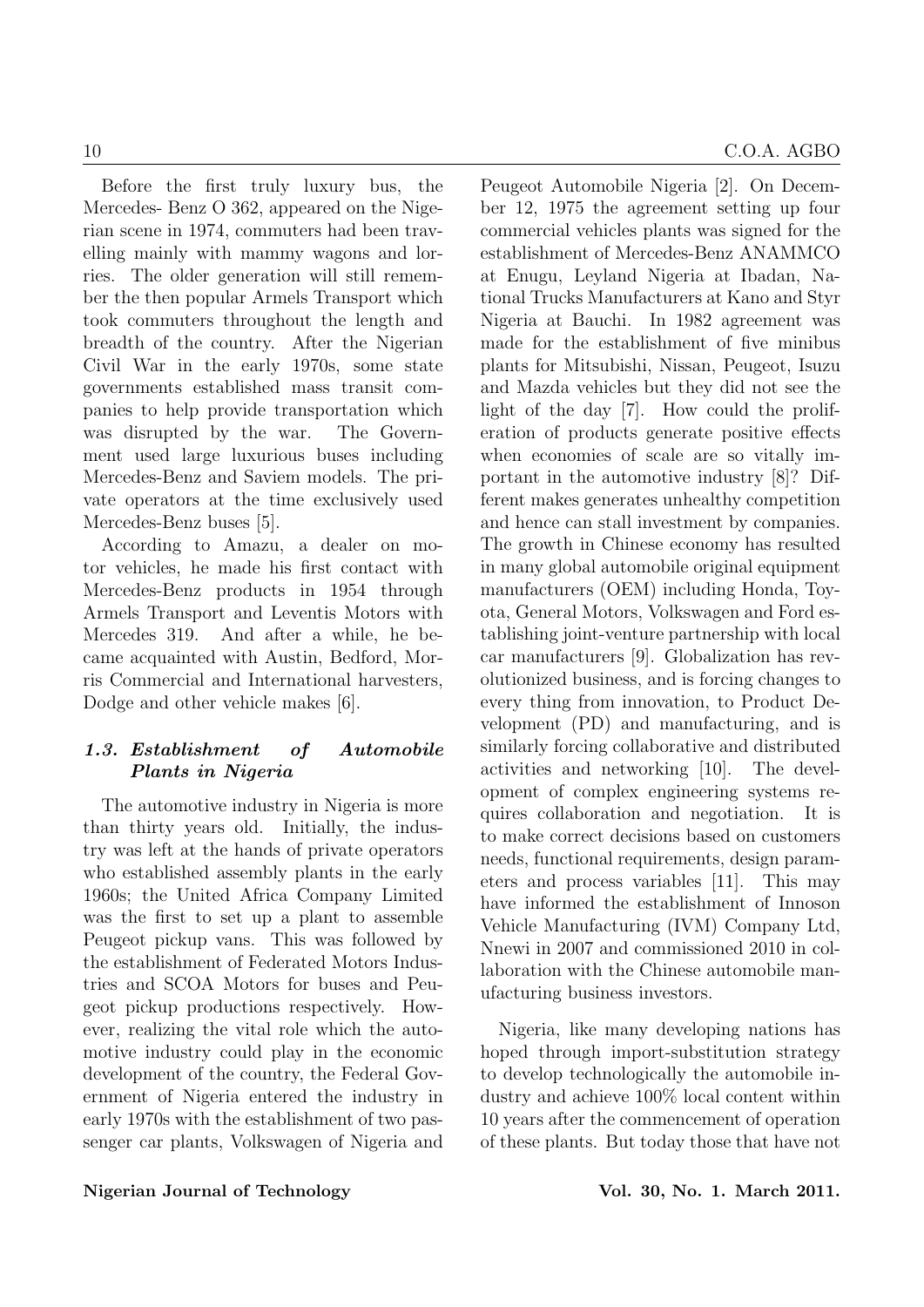collapsed have achieved less than 40% local content [12].

Why collaboration? Why must we want to replicate what has been done in the developed economies? This is because the cost of new design and, its attendant iterative procedures are enormous. Collaboration will not only enable the local companies draw from the wealth of experience of their foreign counterparts but also aid them in terms of equipment and machinery. As a national pride a project can be commissioned to design and develop a mobile system that can operate on land, sea and in the air. This means, a mobile system that can operate as a car on paved or tarred roads with foldable wings for air operation and properly sealed underneath for water movement. After all some animals do that very effectively to adapt to changing conditions.

# 1.4. Automobile Spare Parts Manufacturing

National Automotive Council's (NAC) sectoral study of manufacturers of auto parts revealed that about 98 companies are currently engaged in auto and related spheres. Auto component parts manufacturing outfits ought to have taken-off years before the establishment of Auto assembly Plants. This would have remedied the undue dependence of Nigeria on imported CKD parts [13]. A large majority of the 1.5 million vehicles registered by the Federal Road Safety Commission (FRSC) in the country are not new and would require frequent maintenance. This translates to heavy demand for spare parts and components [14]. However, many copied and fake spare parts are in the market, some of these products cause more harm than good. This is because nobody knows a product better than the manufacturer. Unlike some OEMs such as BOSCH GmbH and MAHLE GmbH of Germany that supply electrical parts and pistons respectively to Mercedes-Benz according to specifications and program, Nigerian auto parts manufactures have no such links neither do they have information on the product life cycle for a proper investment plan. They never pass through the quality control measures for the products, set by the manufacturer, for which the parts are being manufactured. Adaptive devices can be produced as retrofits to suit our peculiar environment [15].

# 2. Economic Indices for Motor Vehicle Manufacturing

Nigeria shares common fate with countries like Saudi Arabia and Iran having crude oil as their main source of budget revenue. She also shares fate with Brazil and South Africa as third world countries but these are emerging motor vehicle manufacturing industrial nations. Countries with track record of established motor manufacturing industry include United States, United Kingdom, Germany, Japan and China. Nigeria imports new vehicles mostly from Japan, France, Germany, China, and South Korea while used vehicles are imported from Belgium, Holland and Germany. Some economic indices are shown in Table 1 and Table 2.

# 3. Analysis and Results

Saudi Arabia has a population of 27.6 million. She imports finished materials and technology, and crude petroleum is her major source of revenue. Iran has a population of 65.4 million. Though becoming self-reliant, she imports most finished materials and technology, and crude petroleum is their major source of revenue. Brazil has a population of 190.0 million. Most of the finished goods including vehicles have their components manufactured and fully built in Brazil. Brazil forms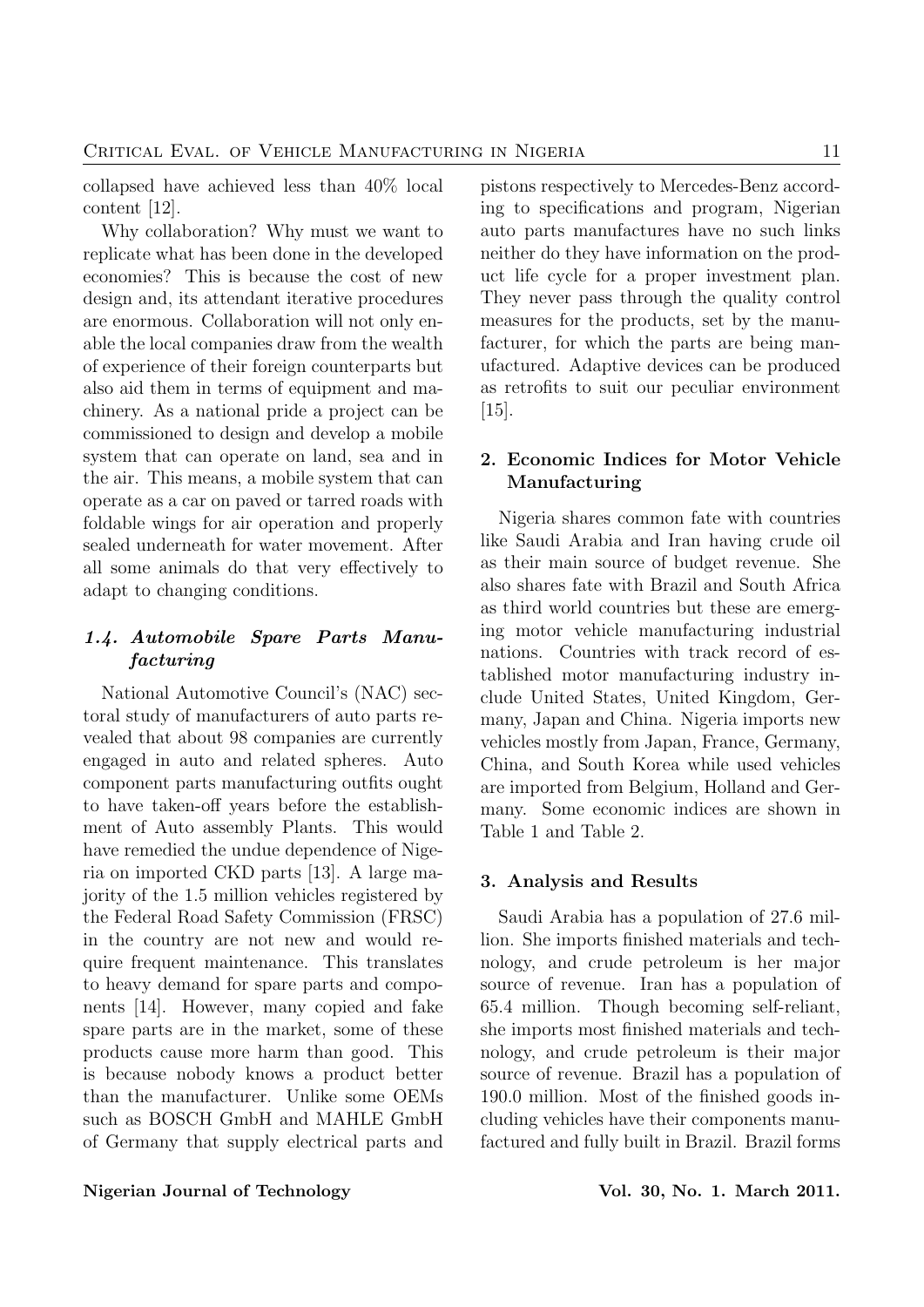|                                      | Saudi Arabia          | <b>Iran</b>        | <b>Brazil</b>      | South Africa         | Nigeria                       |
|--------------------------------------|-----------------------|--------------------|--------------------|----------------------|-------------------------------|
| Population(million)                  | 27.6                  | 65.4               | 190.0              | 44.0                 | 135.0                         |
| GDP(billion US \$)                   | 309.8                 | 189.8              | 796.1              | 239.5                | 99                            |
| $GDP/Capita(US \$                    | 13,399.3              | 2,780.7            | 4,270.6            | 5,108.8              | 752.5                         |
| Budget (million US \$)               |                       |                    |                    |                      |                               |
| Revenue                              |                       | 38,984             | 190,891            | 70,951               | 11,408                        |
| Expenditure                          |                       | 67,640             | 206,407            | 72,343               | 11,722                        |
| Literacy rate %                      | 80.5                  | 81.3               | 87.1               | 87.1                 | 70.7                          |
| Number of students per teacher (pri- | 12                    | 24                 | 24                 | 34                   | 42(2005)                      |
| mary school)                         |                       |                    |                    |                      |                               |
| Number of motor vehicles per 1000    | 151(1996)             | 41(1997)           | 170(2000)          | 144(2002)            | 12(1997)                      |
| people                               |                       |                    |                    |                      |                               |
| Manufacturing                        | Refined Petroleum     | Textiles, Iron and | Machinery<br>and   | Petroleum<br>and     | Food<br>products,             |
|                                      | and Petrochemicals    | Steel, Petrochemi- | Transport equip-   | products,<br>coal    | refined petroleum,            |
|                                      |                       | cals               | ment, Textiles     | transportation       | Iron and steel,               |
|                                      |                       |                    |                    | iron<br>equipment,   | motor vehicles                |
|                                      |                       |                    |                    | and steel            |                               |
| Major Export                         | Petroleum<br>Crude    | Petroleum<br>Crude | Road vehicles and  | Gold, Non Indus-     | Crude Petroleum,              |
|                                      | and<br>Petroleum      | and<br>Petroleum   | parts              | trial<br>Diamond,    | food products                 |
|                                      | products              | products           |                    | Food stuffs          |                               |
| Major Imports                        | Transportation        | Machinery,<br>Iron | Petroleum, Indus-  | Trans-<br>Machinery, | Machinery<br>and              |
|                                      | equipment,<br>ma-     | and steel,<br>Re-  | trial machines and | equipment,<br>port   | Transportation                |
|                                      | chinery,<br>Textiles, | Petroleum<br>fined | parts, road vehi-  | crude oil, clothing  | equipment, iron               |
|                                      | Chemicals,<br>Food    | Products,<br>Food  | cles and parts     | and textiles         | and steel, textiles           |
|                                      | Products              | stuffs             |                    |                      | and paper prod-<br>chemicals, |
|                                      |                       |                    |                    |                      | ucts,                         |
|                                      |                       |                    |                    |                      | Food products                 |

Table 1: Economic indices of some countries that share fate with Nigeria

Table 2: Economic indices of countries with track record in motor vehicle manufacturing

| Table 2. Economic multes of countries with track record in motor venicle manufacturing |                                                                                                                                                                      |                                                                                                                                                        |                                                                                                                                        |                                                                                                                                                                     |                                                                                                                                                              |  |  |
|----------------------------------------------------------------------------------------|----------------------------------------------------------------------------------------------------------------------------------------------------------------------|--------------------------------------------------------------------------------------------------------------------------------------------------------|----------------------------------------------------------------------------------------------------------------------------------------|---------------------------------------------------------------------------------------------------------------------------------------------------------------------|--------------------------------------------------------------------------------------------------------------------------------------------------------------|--|--|
| Indices/Countries                                                                      | $\overline{USA}$                                                                                                                                                     | $\overline{\text{UK}}$                                                                                                                                 | Germany                                                                                                                                | Japan                                                                                                                                                               | China                                                                                                                                                        |  |  |
| Population (million)                                                                   | 301.1                                                                                                                                                                | 60.8                                                                                                                                                   | 82.4                                                                                                                                   | 127.5                                                                                                                                                               | 1,321.9                                                                                                                                                      |  |  |
| GDP (billion US \$)                                                                    | 12,400                                                                                                                                                               | 2200                                                                                                                                                   | 2,800                                                                                                                                  | 4.500                                                                                                                                                               | 2,234                                                                                                                                                        |  |  |
| $GDP/Capita(US \$                                                                      | 41,889.60                                                                                                                                                            | 36,508.70                                                                                                                                              | 33,890.50                                                                                                                              | 35,484.3                                                                                                                                                            | 1,712.80                                                                                                                                                     |  |  |
| Budget (million US \$) Revenue                                                         | 2,632,689                                                                                                                                                            | 902,897                                                                                                                                                | 871,524                                                                                                                                | 892,795                                                                                                                                                             | 143,741                                                                                                                                                      |  |  |
| Expenditure                                                                            | 2,289,200                                                                                                                                                            | 834.928                                                                                                                                                | 801.510                                                                                                                                | 1,013,103                                                                                                                                                           | 171,450                                                                                                                                                      |  |  |
| Literacy rate %                                                                        | 99.5                                                                                                                                                                 | 99                                                                                                                                                     | 99                                                                                                                                     | 99                                                                                                                                                                  | 87.3                                                                                                                                                         |  |  |
| Number of students per teacher (pri-<br>mary school)                                   | $\overline{15}$                                                                                                                                                      | $\overline{17}$                                                                                                                                        | $\overline{14}$                                                                                                                        | $\overline{20}$                                                                                                                                                     | $\overline{21}$                                                                                                                                              |  |  |
| Number of motor vehicles per 1000<br>people                                            | 808(2001)                                                                                                                                                            | 442(2003)                                                                                                                                              | 578(2003)                                                                                                                              | 582(2003)                                                                                                                                                           | 15(2002)                                                                                                                                                     |  |  |
| Manufacturing                                                                          | Chemical,<br>Trans-<br>port equip.,<br>In-<br>dustrial<br>$m/c$ ,<br>Fabricated<br>and<br>products,<br>metal<br>food products                                        | Food<br>products,<br>Transport equip-<br>Chemical<br>ment,<br>products,<br>met-<br>als<br>and<br>metal<br>products                                     | Chemical<br>prod-<br>Transport<br>ucts,<br>equip., Industrial<br>$m/c$ ,<br>Fabri-<br>cated and metal<br>products,<br>food<br>products | General and elec-<br>trical $m/c$ ,<br>food<br>beverages,<br>and<br>transportation<br>equipment, Chemi-<br>cals, Iron and steel,<br>fabricated<br>metal<br>products | Woven textile fab-<br>rics, Heavy $m/c$ ,<br>Iron and steel,<br>petrochemicals,<br>fertilizer Cement,<br>manufactured<br>goods                               |  |  |
| Major Export                                                                           | Trans-<br>Machinery,<br>portation<br>equip-<br>Electrical<br>ment,<br>and<br>electronic<br>equipment, Chem-<br>icals, Agricultural<br>products,<br>metal<br>products | Road<br>vehicles.<br>Transportation<br>equipment,<br>In-<br>m/c<br>dustrial<br>Petroleum<br>and<br>prod-<br>petroleum<br>ucts,<br>Iron<br>and<br>steel | Road vehicles. In-<br>dustrial $m/c$ , Iron<br>and steel, clothing                                                                     | Machinery,<br>Au-<br>tomobiles,<br>steel,<br>chemicals<br>and<br>textiles                                                                                           | Clothing<br>and<br>accessories,<br>Petroleum<br>prod-<br>Telecom-<br>ucts,<br>munications and<br>sound equipment                                             |  |  |
| Major Imports                                                                          | Transportation<br>equipment,<br>ma-<br>chinery,<br>Crude<br>petroleum and nat-<br>ural gas, Apparels,<br>Chemicals,<br>metal<br>products                             | Road vehicles and<br>parts, Food prod-<br>Industrial<br>ucts,<br>m/c<br>Petroleum<br>petroleum<br>and<br>products, Textiles                            | Road vehicles, In-<br>dustrial $m/c$ , Iron<br>and steel, clothing                                                                     | Machinery<br>and<br>equipment,<br>Food,<br>Fuel Chemical ores<br>and metals,<br>and<br>Agricultural<br>raw<br>materials                                             | Machinery,<br>Steel<br>products<br>and<br>other<br>metals,<br>automobiles<br>and<br>synthetics,<br>agri-<br>cultural chemical,<br>rubber,<br>wheat,<br>Ships |  |  |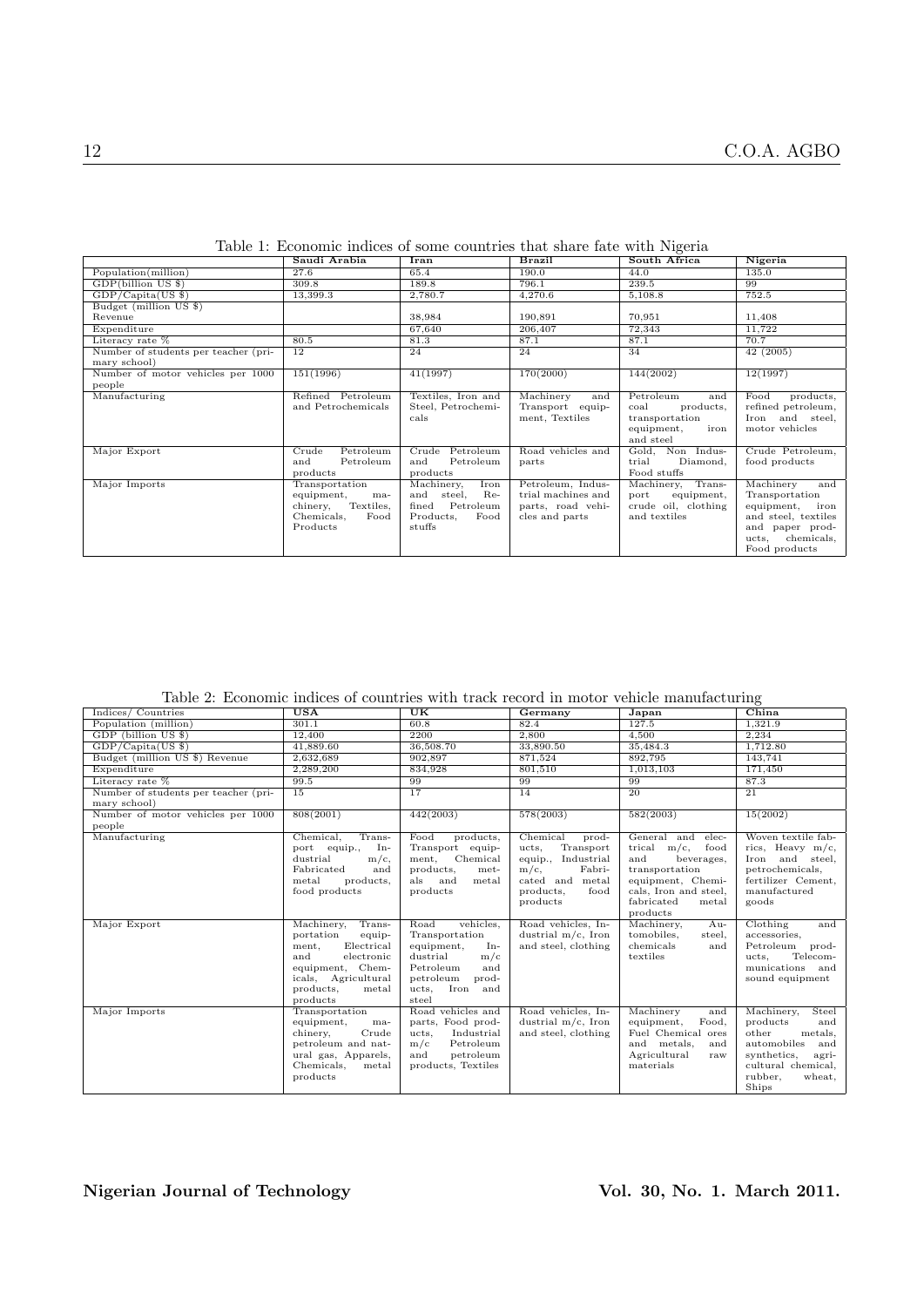the marketing hub of South America. She has home grown and home adapted technology. South Africa has a population of 44.0 million. She has a good technology base and forms the marketing hub of the South African region; her automobile industry is well ahead in Africa (see figure 2).

Placing Nigeria among these countries one can comfortably argue that with crude petroleum as her major source of revenue just like Saudi Arabia and Iran, she can not, however, import every finished material and technology and still sustain her population of 135.03 million. She can therefore adopt the Brazil approach of having a home grown technology base and be the marketing hub of the West and the Central Africa.

The high Budget revenue, the high GDP, the high literacy level and the presence of iron and steel plants in most of the motor manufacturing and industrialized countries of the world support the growth of the automobile industry.

A linear regression analysis of data in Table 3 gives the following relationships

$$
N = 1301778 - 647.3*Y \tag{1}
$$

$$
R^2 = 0.865
$$
 (2)

Where  $N = Nr$  of vehicles produced per year,  $Y =$  production year and  $R^2 =$  coefficient of determination. The ordinate and abscissa in figures 1, 2, and 3 represent number of vehicles and year of production/import respectively.

By this trend (see figure 1), it is predicted that Nigeria Automobile Plants would close shop or convert their production halls to mere rectification bay and dealership showrooms of imported fully built units by the year 2012. It will also be economically unviable to continue to assemble vehicles in Nigeria.

China's economic growth can easily be observed from their rapid vehicle production rate (see Table 4). Moving from 1.8 million vehicles production in 1999 to 13.79 million vehicles in 2009, she became the worlds highest automobile manufacturing country. That was made possible through collaboration which increased production capacity, marketing effort and logistics albeit underdeveloped infrastructure in many parts of China.

The undulations in the graph of figure 3 depict changes in government policy. The troughs indicate period of high import tariffs and ban on certain categories of used vehicles. The size and demographic structure of the country's population as well as the inability of local vehicle plants to meet increasing demand and the unavailability of modified mass transit system are touted for the growing presence of various automobile marques in this market. No fewer than 30 brands of automobile are represented by franchised dealership in Nigeria [16]. Only 15% of imported fully built and completely/semi knocked down units of motor vehicles are new. According to Overseas Marketing Information, India (OMI), more than 60% out of about 80000 vehicles per year imported into Benin republic is re-exported to Nigeria. This portends that Nigeria has become a healthy ground for the dumping and disposal of end-of-life automobiles as legislation bites harder in most of the industrialized nations of the world.

## 4. Limitations

Limitations exist in the data used in this paper as many vehicles find their way into the country through the activities of smugglers. However this does not preclude the fair analysis done in this work.

#### 5. Recommendation

There should be a policy restriction on imported and fully built units (FBU) in Nige-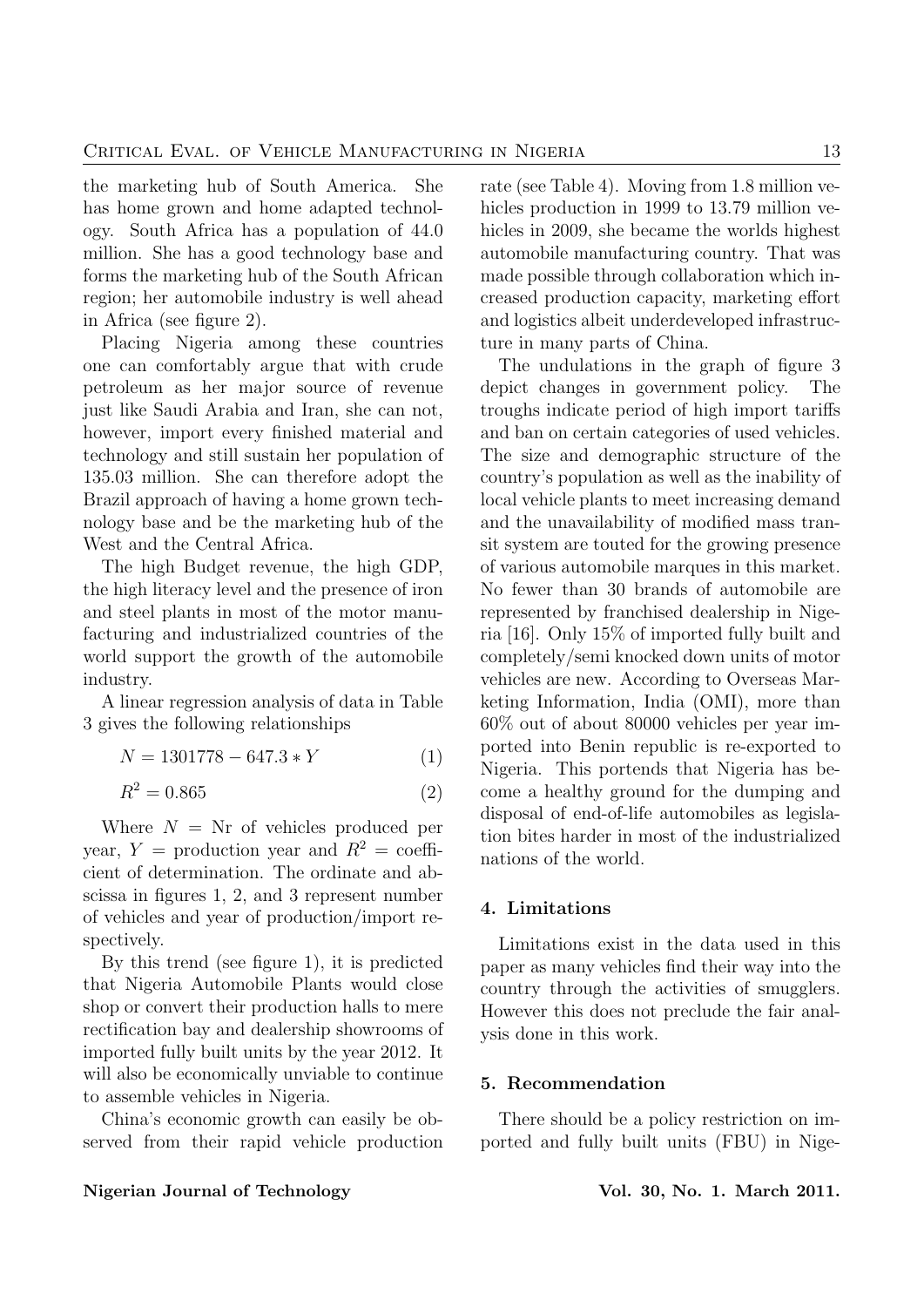

Figure 1: Yearly vehicles production in Nigeria.



Figure 2: Vehicle Production in Nigeria Compared to the Emerging Economies in Africa (Data source: OICA, Manufacturer).

| Country/Yr   | 1999     | 2000     | 2001    | 2002     | 2003     | 2004     | 2005     | 2006     | 2007     | 2008     | 2009     |
|--------------|----------|----------|---------|----------|----------|----------|----------|----------|----------|----------|----------|
| China        | 1829953  | 2069069  | 2334440 | 3286804  | 4443686  | 5234496  | 5708421  | 7188708  | 8882456  | 9299180  | 13790994 |
| Japan        | 9895476  | 10140796 | 9777191 | 10257315 | 10286218 | 10511518 | 10799659 | 11484233 | 11596327 | 11575644 | 7934516  |
| <b>USA</b>   | 13024978 | 12799857 | 1424689 | 2279582  | 12114971 | 1989387  | 1946653! | 11263986 | 10780729 | 8693541  | 5708852  |
| Germany      | 5687692  | 5526615  | 5691677 | 5469309  | 5506629  | 5569954  | 5757710  | 5819614  | 6213460  | 6045730  | 5209857  |
| South Korea  | 2843114  | 3114998  | 2946329 | 3147584  | 3177870  | 3469464  | 3699350  | 3840102  | 4086308  | 3806682  | 3512926  |
| Brazil       | 1350828  | 1681517  | 1817237 | 1791530  | 1827791  | 2317227  | 2530840  | 2611034  | 2977150  | 3215976  | 3182617  |
| France       | 3180193  | 3348361  | 3628418 | 3601870  | 3620066  | 3665990  | 3549008  | 3169219  | 3015854  | 2568978  | 2047658  |
| Iran         | 119419   | 277985   | 323216  | 452075   | 582099   | 788658   | 817200   | 904500   | 997240   | 1051430  | 1395421  |
| UK           | 1973519  | 1813894  | 1685238 | 1823018  | 1846429  | 1856539  | 1803109  | 1648388  | 1750253  | 1649515  | 1090139  |
| South Africa | 317367   | 357364   | 407036  | 404441   | 421335   | 455702   | 525227   | 587719   | 534490   | 562965   | 373923   |

Table 3: Vehicle production of world top manufacturers associated to Nigeria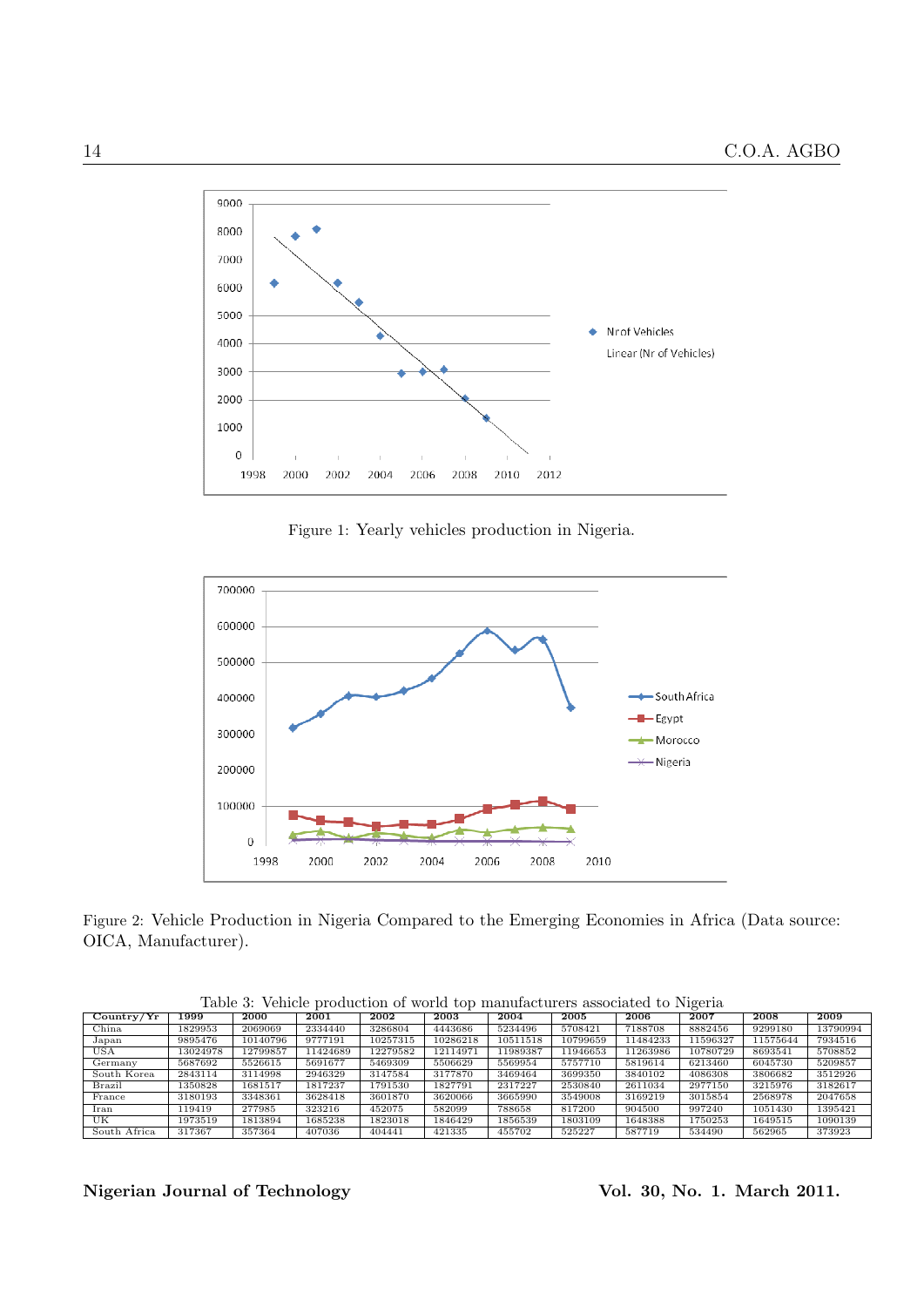

Figure 3: Vehicles import statistics in Nigeria (Data source: Manufacturers, OMI India).

ria. They should not be licensed. Manufacturers of major brands of vehicles such as Mercedes-Benz, Peugeot, Toyota, Honda, Volkswagen, Mitsubishi, BMW, Mack, Styr, DAF, etc should be encouraged to market in Nigeria only vehicles produced or assembled from completely knocked down (CKD) parts in their Nigeria plants and subsequently only vehicles whose components were manufactured in Nigeria. It is only when primary production processes evolve in the automotive industry that we can expect a truly made in Nigeria vehicle. This will automatically stimulate investment in both secondary and tertiary manufacturing processes if a component is to be produced. There should be zero import duties on raw materials such as cast iron ingots, steel billet, aluminum ingots, and alloying constituents like nickel, cobalt, manganese, chromium, molybdenum etc, and equipment and machinery used in vehicle manufacture, such as foundry equipment, forges, presses, machine tools, plastics and reinforced plastics moulding equipment and heat treatment facilities. There should be zero exercise duty on the manufacturing plants. There should be a minimum of 5% and a maximum of 10% expatriates quota in all the technical and management cadre of foreign collaborated companys staff.

There should be a policy making it mandatory for all vehicles plying Nigerian roads to carry with them a maintenance booklet certified by a qualified and COREN (Council for the Regulation of Engineering in Nigeria) registered Engineer showing evidence of maintenance for every three months or 20000 km of operation which ever comes first. This will minimize the activities of charlatans and interlopers.

Our Introductory Technology (Intro Tech) in secondary schools should incorporate basic engineering sciences such as measurements and measuring instruments, emphasizing the use of steel rule, vernier caliper, micrometer, dial gauge and multimeter. There should be emphasis on machine parts identification. A situation whereby students call every part of a machine this thing does not augur well for our technological growth. The student to teacher ratio should be reduced to 20 per teacher especially in technology courses where one-on-one